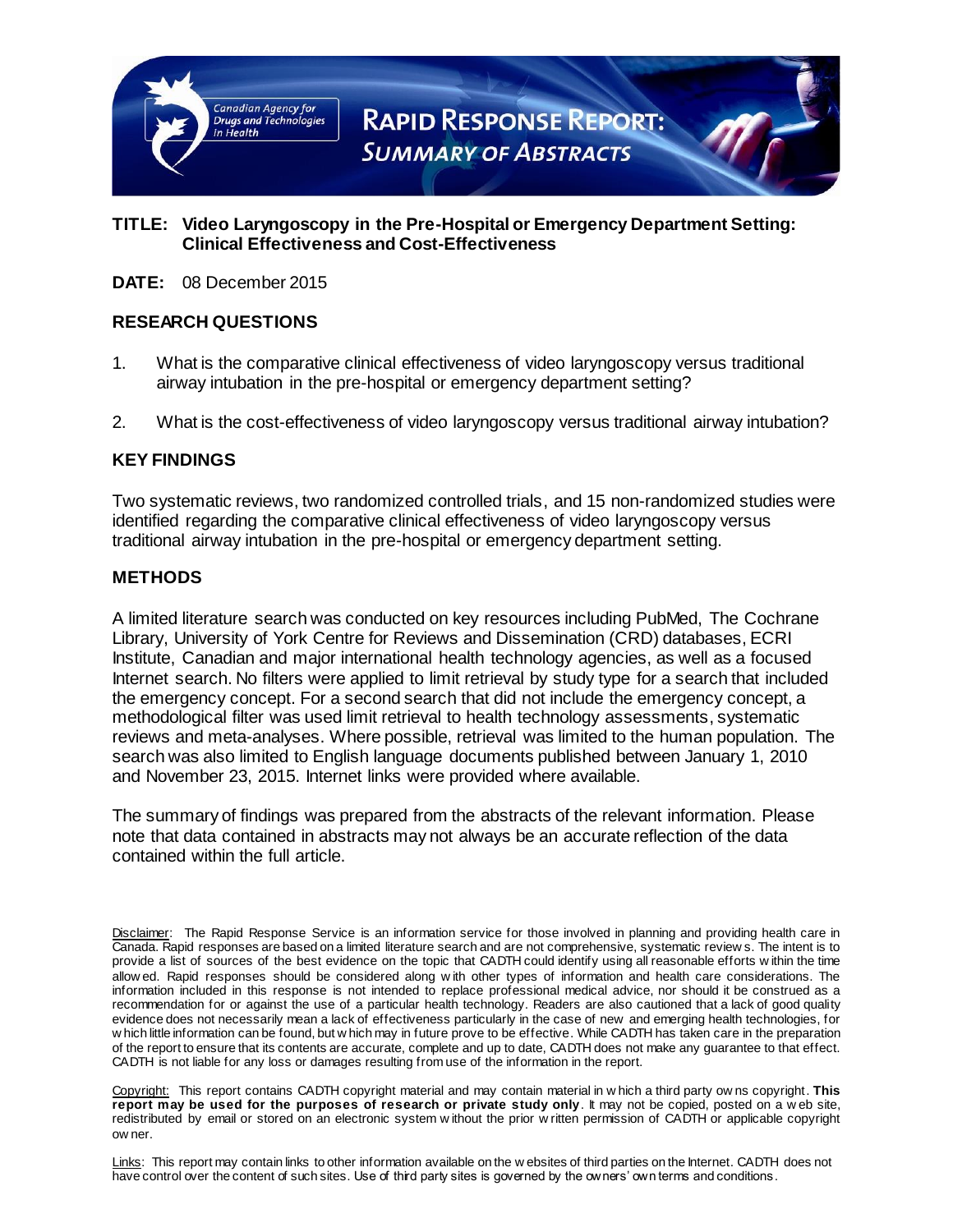#### **SELECTION CRITERIA**

One reviewer screened citations and selected studies based on the inclusion criteria presented in Table 1.

| <b>Table 1: Selection Criteria</b> |                                                                                                                                                            |  |  |
|------------------------------------|------------------------------------------------------------------------------------------------------------------------------------------------------------|--|--|
| <b>Population</b>                  | Adults in pre-hospital settings or emergency departments who require<br>intubation                                                                         |  |  |
| <b>Intervention</b>                | Video laryngoscope (of interest: McGrath)                                                                                                                  |  |  |
| Comparator                         | Standard of care (traditional airway intubation with lighted laryngoscope)<br>Other video laryngoscopes                                                    |  |  |
| <b>Outcomes</b>                    | Clinical effectiveness (e.g., rate of successful intubations, incidence of<br>traumatic airway injuries, time required to intubate);<br>Cost-effectiveness |  |  |
| <b>Study Designs</b>               | Health technology assessments, systematic reviews, meta-analyses,<br>randomized controlled trials, non-randomized studies, economic evaluations            |  |  |

## **RESULTS**

Rapid Response reports are organized so that the higher quality evidence is presented first. Therefore, health technology assessment reports, systematic reviews, and meta-analyses are presented first. These are followed by randomized controlled trials, non-randomized studies, and economic evaluations.

Two systematic reviews, two randomized controlled trials, and 15 non-randomized studies were identified regarding the comparative clinical effectiveness of video laryngoscopy versus traditional airway intubation in the pre-hospital or emergency department setting. No relevant health technology assessments or economic evaluations were identified.

Additional references of potential interest are provided in the appendix.

#### **OVERALL SUMMARY OF FINDINGS**

One systematic review<sup>1</sup> compared Macintosh laryngoscopy with other intubation techniques for patients with cervical spine immobilization. The risk of intubation failure was lower with the other intubation techniques (Airtraq, Airwayscope, C-Mac, Glidescope, McGrath) than with Macintosh. Other than Airtraq, there were no significant differences in intubation failure or time to intubation when compared to traditional laryngoscopy.<sup>1</sup> In a second systematic review,<sup>2</sup> video and traditional laryngoscopy were compared for use in emergency conditions. Video laryngoscope did not result in high rates of successful intubation. In addition, glottic view and time to intubation were not significantly different between devices. $2^2$ 

Two randomized controlled trials<sup>3-4</sup> and 15 non-randomized studies<sup>5-19</sup> were identified. The results of these studies are summarized in Table 1. Most of the included studies found intubation with video laryngoscopy to be either similar or superior to direct laryngoscopy. No relevant economic evaluations were identified.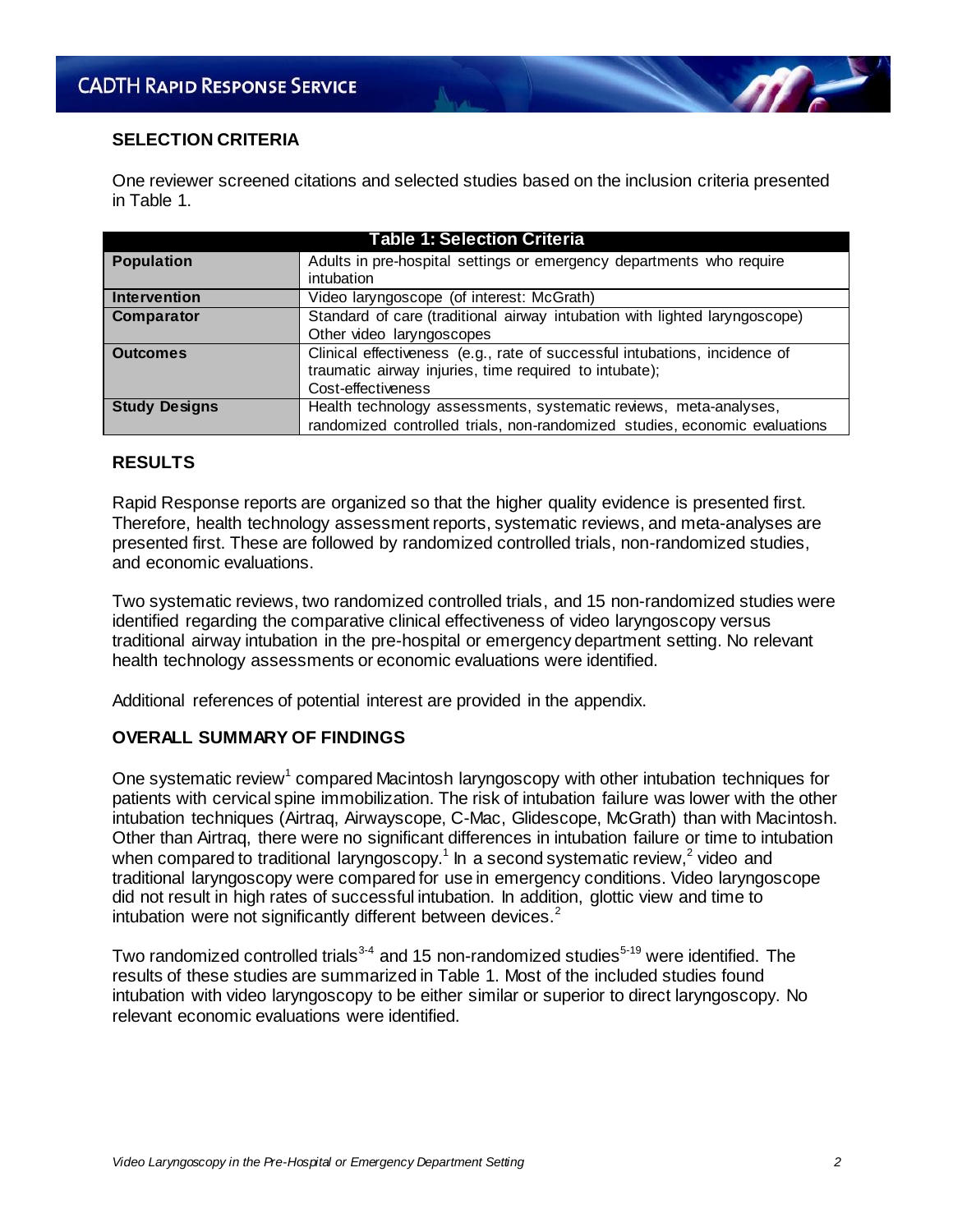# **CADTH RAPID RESPONSE SERVICE**

| <b>Table 1: Summary of Findings</b>                    |                                                                                                         |                                                                                                                                               |  |  |
|--------------------------------------------------------|---------------------------------------------------------------------------------------------------------|-----------------------------------------------------------------------------------------------------------------------------------------------|--|--|
| <b>Author, Year, Setting</b>                           | <b>Interventions</b>                                                                                    | <b>Results and Conclusions</b>                                                                                                                |  |  |
| Randomized Controlled Trials                           |                                                                                                         |                                                                                                                                               |  |  |
| Arslan $(2015)^3$                                      | Face-to-face approach with:<br>Airtraq<br>$\bullet$<br><b>GVL</b><br>$\bullet$<br>Fastrach<br>$\bullet$ | Intubation success rates were similar<br>between groups.<br>Intubation time was significantly shorter in<br>the Airtraq group.                |  |  |
| Yeatts $(2013)^4$                                      | Direct laryngoscope<br><b>GVL</b>                                                                       | No significant difference in mortality between<br>groups.                                                                                     |  |  |
| Trauma unit                                            |                                                                                                         | Median intubation time (in seconds) was<br>significantly greater in the GVL group.                                                            |  |  |
| Non-Randomized Studies                                 |                                                                                                         |                                                                                                                                               |  |  |
| Boehringer (2015) <sup>5</sup><br>Helicopter transport | <b>CMAC</b>                                                                                             | Use of CMAC resulted in improved overall<br>intubation success, first pass success, and<br>decrease in mean number of intubation<br>attempts. |  |  |
| Choi $(2015)^6$                                        | <b>CMAC</b><br><b>GVL</b>                                                                               | Overall first attempt success and failure rates<br>were not significantly different between                                                   |  |  |
| ED.<br>Hossfeld (2015)'                                |                                                                                                         | groups.<br>An airway was successfully secured in 100%                                                                                         |  |  |
| <b>Helicopter EMS</b>                                  | Direct laryngoscopy<br><b>CMAC</b>                                                                      | of cases.<br>For patients with a glottic view rated as                                                                                        |  |  |
|                                                        |                                                                                                         | Cormack and Lehane grade II to IV with<br>direct laryngoscopy, visualization was<br>significantly improved by using CMAC.                     |  |  |
| Michailidou (2015) <sup>8</sup>                        | Direct laryngoscopy<br>Video laryngoscopy                                                               | Overall success rate was greater in the video<br>laryngoscope group.                                                                          |  |  |
| Trauma centre                                          |                                                                                                         | Direct laryngoscopy was associated with<br>higher risk of intubation failure.                                                                 |  |  |
| Park (2015)                                            | Direct laryngoscopy<br><b>GVL</b>                                                                       | When used by novice emergency physicians<br>during CPR for out-of-hospital cardiac arrest,                                                    |  |  |
| Out-of-hospital                                        |                                                                                                         | first attempt success rate was significantly<br>greater in the GVL group.                                                                     |  |  |
| Sakles $(2015)^{10}$                                   | Direct laryngoscopy<br><b>CMAC</b>                                                                      | After a failed first attempt at intubation,<br>CMAC resulted in a greater number of                                                           |  |  |
| ED                                                     |                                                                                                         | successful intubations than direct<br>laryngoscopy.                                                                                           |  |  |
| Burnett (2014) <sup>11</sup>                           | <b>CMAC</b><br>King Vision video                                                                        | CMAC resulted in significantly greater overall<br>success, and success by attempt, when                                                       |  |  |
| Pre-hospital setting                                   | laryngoscope                                                                                            | compared to King Vision.                                                                                                                      |  |  |
|                                                        |                                                                                                         | The type, and frequency, of complications<br>were similar between groups.                                                                     |  |  |
| Sakles (2014) <sup>12</sup>                            | Direct laryngoscopy                                                                                     | Video laryngoscopy was associated with                                                                                                        |  |  |
| ED                                                     | Video laryngoscopy                                                                                      | higher odds of first pass success for patients<br>with difficult airway characteristics ranging<br>from zero to three or more.                |  |  |
|                                                        |                                                                                                         |                                                                                                                                               |  |  |

**Alberta** 

 $\sqrt{m}$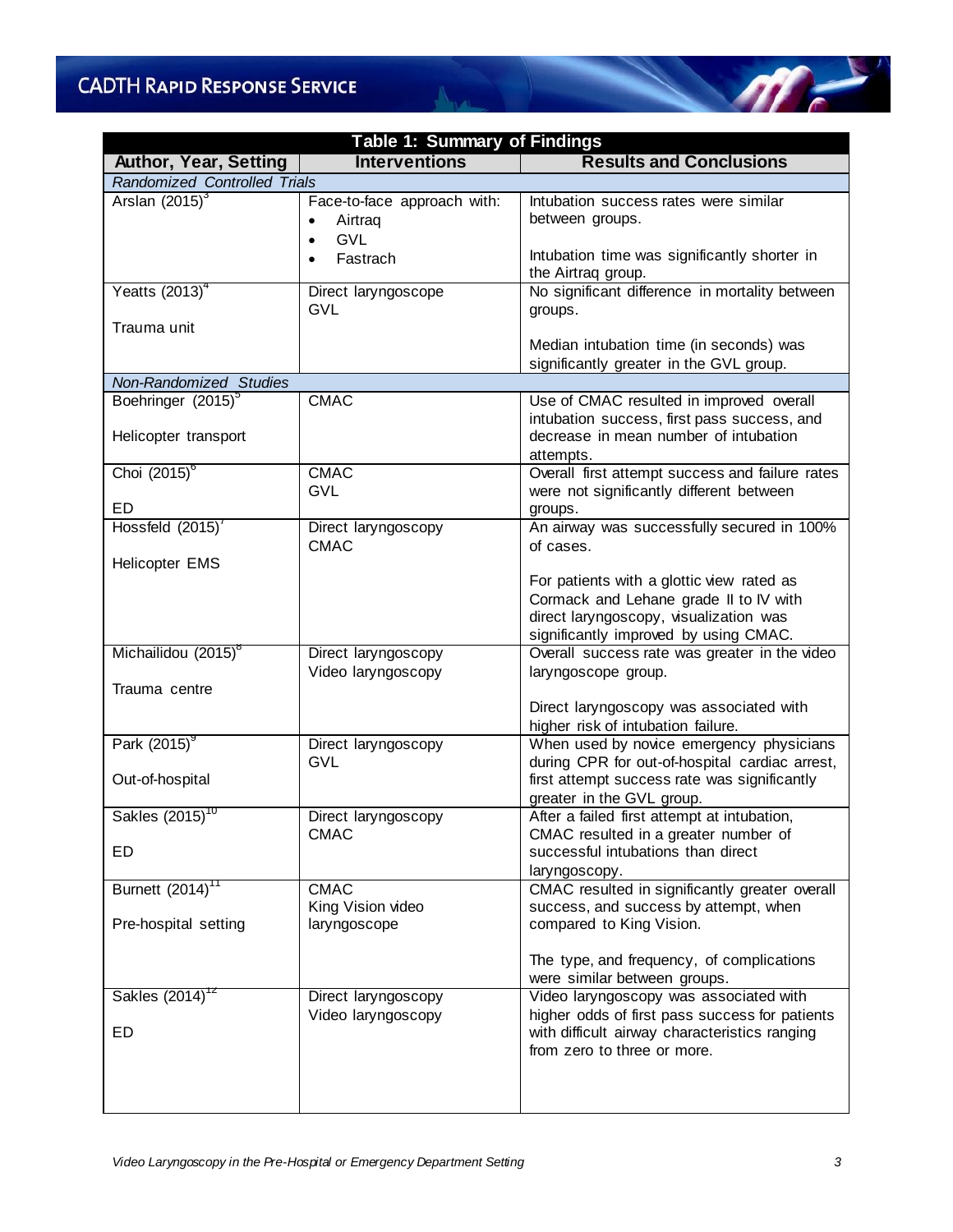## **CADTH RAPID RESPONSE SERVICE**

| Table 1: Summary of Findings |                                   |                                                                                                                 |  |  |
|------------------------------|-----------------------------------|-----------------------------------------------------------------------------------------------------------------|--|--|
| <b>Author, Year, Setting</b> | <b>Interventions</b>              | <b>Results and Conclusions</b>                                                                                  |  |  |
| Guyette $(2013)^{13}$        | Direct laryngoscopy               | There was no significant difference between                                                                     |  |  |
|                              | <b>CMAC</b>                       | groups in regards to total number of airway                                                                     |  |  |
| Critical care transport      |                                   | attempts or use of rescue airways.                                                                              |  |  |
|                              |                                   | Laryngoscopic view was improved in the<br>CMAC group.                                                           |  |  |
| Mosier $(2013)^{14}$         | <b>GVL</b>                        | The type of video laryngoscope used did not                                                                     |  |  |
|                              | <b>CMAC</b>                       | result in a significant difference in first-pass                                                                |  |  |
| <b>ED</b>                    |                                   | or overall successful intubation rates.                                                                         |  |  |
| Mosier (2012) <sup>15</sup>  | Direct laryngoscopy<br><b>GVL</b> | First attempt success rate was significantly                                                                    |  |  |
| ED.                          |                                   | greater in the GVL group and significance<br>was maintained after adjusting for difficult<br>airway predictors. |  |  |
| Sakles (2012) <sup>10</sup>  | Direct laryngoscopy               | The use of CMAC resulted in higher rates of                                                                     |  |  |
|                              | <b>CMAC</b>                       | successful intubation than the direct                                                                           |  |  |
| <b>ED</b>                    |                                   | laryngoscope.                                                                                                   |  |  |
|                              |                                   | CMAC was also associated with a greater<br>proportion of Cormack-Lehane grade I or II<br>views.                 |  |  |
| Sakles (2012) <sup>1</sup>   | Direct laryngoscopy<br><b>GVL</b> | First attempt success was significantly higher<br>in the GVL group.                                             |  |  |
| <b>ED</b>                    |                                   |                                                                                                                 |  |  |
|                              |                                   | Direct laryngoscopy demonstrated                                                                                |  |  |
|                              |                                   | significantly higher success when more than                                                                     |  |  |
|                              |                                   | one intubation attempt was required.                                                                            |  |  |
|                              |                                   | Significantly fewer esophageal intubations<br>were observed in the GVL group.                                   |  |  |
| Brown (2010) <sup>18</sup>   | Direct laryngoscopy               | Good visualization was obtained in                                                                              |  |  |
|                              | Video Macintosh                   | significantly more video laryngoscopies than                                                                    |  |  |
| <b>ED</b>                    | Laryngoscope                      | direct laryngoscopies.                                                                                          |  |  |
| Wayne (2010) <sup>19</sup>   | Direct laryngoscopy               | Average time to intubation was shorter, and                                                                     |  |  |
| Out-of-hospital              | Video laryngoscopy                | the average numbers of attempts were<br>significantly fewer, in the video laryngoscopy<br>group.                |  |  |

CMAC = C-MAC video laryngoscope; ED = emergency department; EMS = emergency medical services; GVL = GlideScope video laryngoscope; MAC = Macintosh laryngoscope.

 $\mathscr{M}$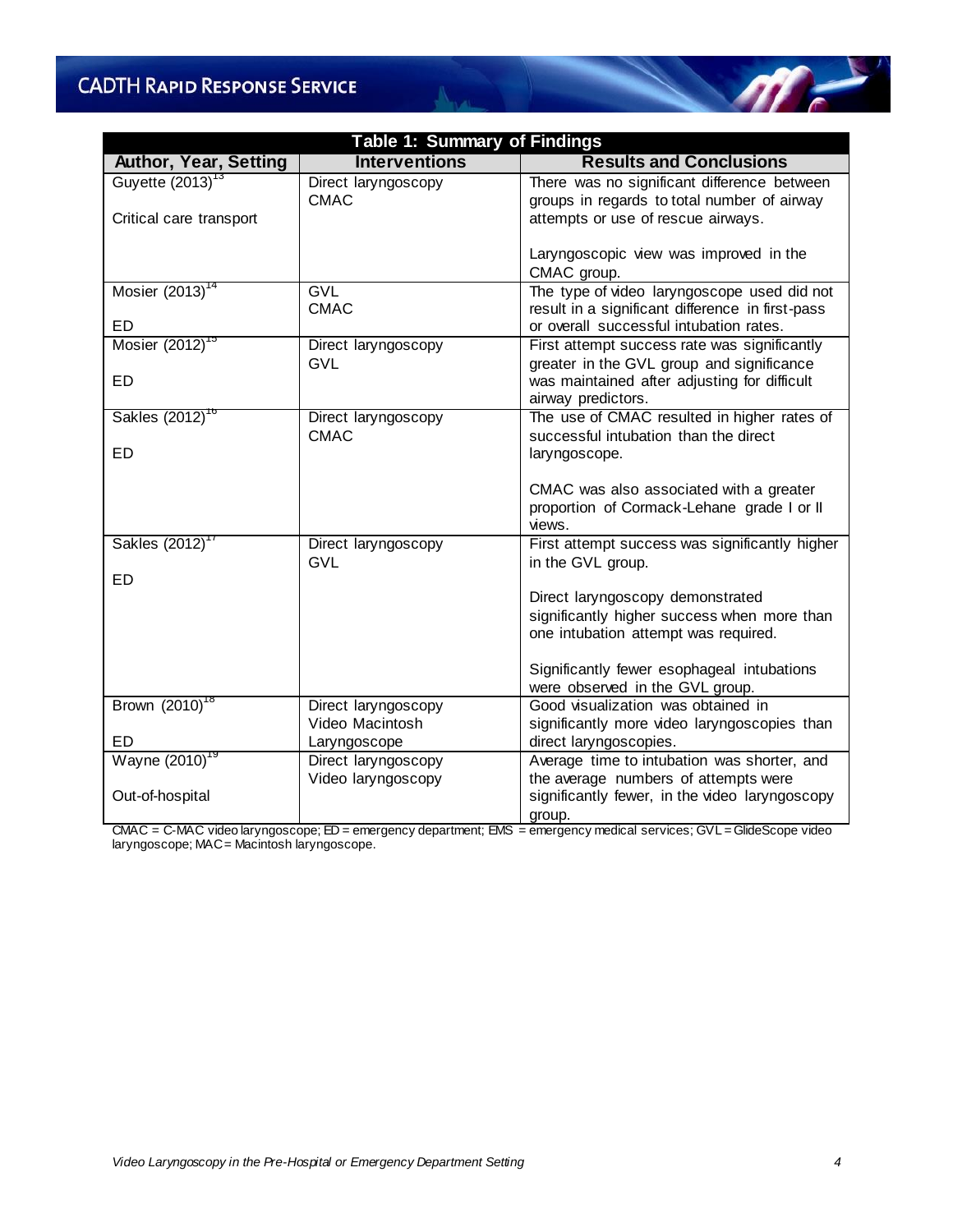#### **REFERENCES SUMMARIZED**

#### **Health Technology Assessments**

No literature identified.

#### **Systematic Reviews and Meta-analyses**

- 1. Suppan L, Tramer MR, Niquille M, Grosgurin O, Marti C. Alternative intubation techniques vs Macintosh laryngoscopy in patients with cervical spine immobilization: systematic review and meta-analysis of randomized controlled trials. Br J Anaesth. 2015 Jun 30. [PubMed: PM26133898](http://www.ncbi.nlm.nih.gov/entrez/query.fcgi?cmd=retrieve&db=pubmed&list_uids=26133898&dopt=abstract)
- 2. Lee YK, Chen CC, Wang TL, Lin KJ, Su YC. Comparison of video and direct laryngoscope for tracheal intubation in emergency settings: a meta-analysis. J Acute Med [Internet]. 2012 [cited 2015 Dec 8]; 2(2): 43-49. Abstract available from: <http://www.sciencedirect.com/science/article/pii/S2211558712000271>

## **Randomized Controlled Trials**

- 3. Arslan ZI, Alparslan V, Ozdal P, Toker K, Solak M. Face-to-face tracheal intubation in adult patients: a comparison of the Airtraq, Glidescope and Fastrach devices. J Anesth. 2015 Jul 29. [PubMed: PM26219732](http://www.ncbi.nlm.nih.gov/entrez/query.fcgi?cmd=retrieve&db=pubmed&list_uids=26219732&dopt=abstract)
- 4. Yeatts DJ, Dutton RP, Hu PF, Chang YW, Brown CH, Chen H, et al. Effect of video laryngoscopy on trauma patient survival: a randomized controlled trial. J Trauma Acute Care Surg. 2013 Aug;75(2):212-9. [PubMed: PM23823612](http://www.ncbi.nlm.nih.gov/entrez/query.fcgi?cmd=retrieve&db=pubmed&list_uids=23823612&dopt=abstract)

#### **Non-Randomized Studies**

- 5. Boehringer B, Choate M, Hurwitz S, Tilney PV, Judge T. Impact of video laryngoscopy on advanced airway management by critical care transport paramedics and nurses using the CMAC pocket monitor. Biomed Res Int [Internet]. 2015 [cited 2015 Dec 8];2015:821302. Available from[: http://www.ncbi.nlm.nih.gov/pmc/articles/PMC4488088](http://www.ncbi.nlm.nih.gov/pmc/articles/PMC4488088) [PubMed: PM26167501](http://www.ncbi.nlm.nih.gov/entrez/query.fcgi?cmd=retrieve&db=pubmed&list_uids=26167501&dopt=abstract)
- 6. Choi HJ, Kim YM, Oh YM, Kang HG, Yim HW, Jeong SH, et al. GlideScope video laryngoscopy versus direct laryngoscopy in the emergency department: a propensity score-matched analysis. BMJ Open [Internet]. 2015 [cited 2015 Dec 8];5(5):e007884. Available from[: http://www.ncbi.nlm.nih.gov/pmc/articles/PMC4431126](http://www.ncbi.nlm.nih.gov/pmc/articles/PMC4431126) [PubMed: PM25968006](http://www.ncbi.nlm.nih.gov/entrez/query.fcgi?cmd=retrieve&db=pubmed&list_uids=25968006&dopt=abstract)
- 7. Hossfeld B, Frey K, Doerges V, Lampl L, Helm M. Improvement in glottic visualisation by using the C-MAC PM video laryngoscope as a first-line device for out-of-hospital emergency tracheal intubation: An observational study. Eur J Anaesthesiol. 2015 Jun;32(6):425-31. [PubMed: PM25886716](http://www.ncbi.nlm.nih.gov/entrez/query.fcgi?cmd=retrieve&db=pubmed&list_uids=25886716&dopt=abstract)

 $\eta$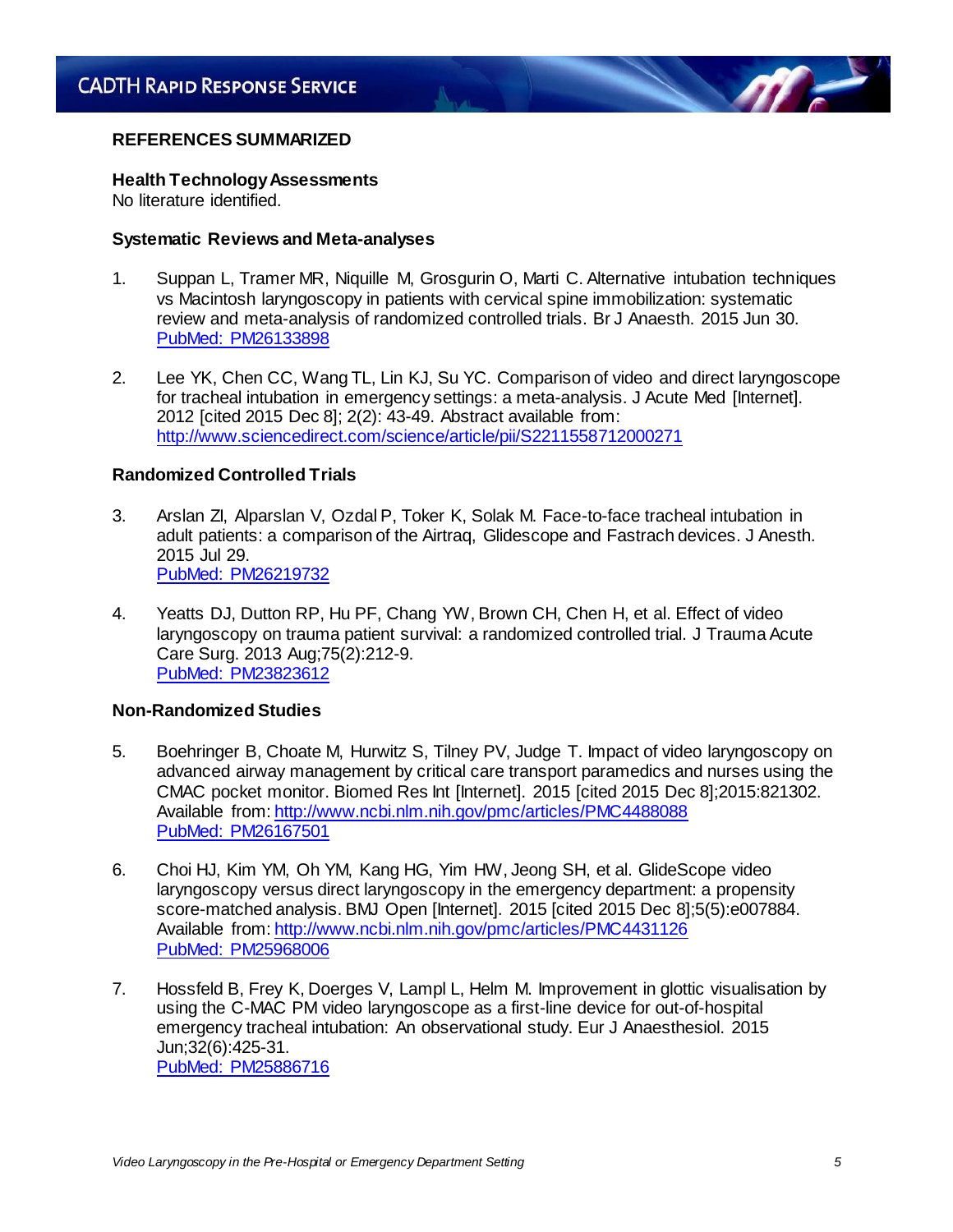- 8. Michailidou M, O'Keeffe T, Mosier JM, Friese RS, Joseph B, Rhee P, et al. A comparison of video laryngoscopy to direct laryngoscopy for the emergency intubation of trauma patients. World J Surg. 2015 Mar;39(3):782-8. [PubMed: PM25348885](http://www.ncbi.nlm.nih.gov/entrez/query.fcgi?cmd=retrieve&db=pubmed&list_uids=25348885&dopt=abstract)
- 9. Park SO, Kim JW, Na JH, Lee KH, Lee KR, Hong DY, et al. Video laryngoscopy improves the first-attempt success in endotracheal intubation during cardiopulmonary resuscitation among novice physicians. Resuscitation. 2015 Apr;89:188-94. [PubMed: PM25541427](http://www.ncbi.nlm.nih.gov/entrez/query.fcgi?cmd=retrieve&db=pubmed&list_uids=25541427&dopt=abstract)
- 10. Sakles JC, Mosier JM, Patanwala AE, Dicken JM, Kalin L, Javedani PP. The C-MAC(R) video laryngoscope is superior to the direct laryngoscope for the rescue of failed firstattempt intubations in the emergency department. J Emerg Med. 2015 Mar;48(3):280-6. [PubMed: PM25498851](http://www.ncbi.nlm.nih.gov/entrez/query.fcgi?cmd=retrieve&db=pubmed&list_uids=25498851&dopt=abstract)
- 11. Burnett AM, Frascone RJ, Wewerka SS, Kealey SE, Evens ZN, Griffith KR, et al. Comparison of success rates between two video laryngoscope systems used in a prehospital clinical trial. Prehosp Emerg Care. 2014 Apr;18(2):231-8. [PubMed: PM24400965](http://www.ncbi.nlm.nih.gov/entrez/query.fcgi?cmd=retrieve&db=pubmed&list_uids=24400965&dopt=abstract)
- 12. Sakles JC, Patanwala AE, Mosier JM, Dicken JM. Comparison of video laryngoscopy to direct laryngoscopy for intubation of patients with difficult airway characteristics in the emergency department. Intern Emerg Med. 2014 Feb;9(1):93-8. [PubMed: PM24002788](http://www.ncbi.nlm.nih.gov/entrez/query.fcgi?cmd=retrieve&db=pubmed&list_uids=24002788&dopt=abstract)
- 13. Guyette FX, Farrell K, Carlson JN, Callaway CW, Phrampus P. Comparison of video laryngoscopy and direct laryngoscopy in a critical care transport service. Prehosp Emerg Care. 2013 Apr;17(2):149-54. [PubMed: PM23231426](http://www.ncbi.nlm.nih.gov/entrez/query.fcgi?cmd=retrieve&db=pubmed&list_uids=23231426&dopt=abstract)
- 14. Mosier J, Chiu S, Patanwala AE, Sakles JC. A comparison of the GlideScope video laryngoscope to the C-MAC video laryngoscope for intubation in the emergency department. Ann Emerg Med [Internet]. 2013 Apr [cited 2015 Dec 8];61(4):414-20. Available from[: http://www.ncbi.nlm.nih.gov/pmc/articles/PMC4532401](http://www.ncbi.nlm.nih.gov/pmc/articles/PMC4532401) [PubMed: PM23374414](http://www.ncbi.nlm.nih.gov/entrez/query.fcgi?cmd=retrieve&db=pubmed&list_uids=23374414&dopt=abstract)
- 15. Mosier JM, Stolz U, Chiu S, Sakles JC. Difficult airway management in the emergency department: GlideScope videolaryngoscopy compared to direct laryngoscopy. J Emerg Med. 2012 Jun;42(6):629-34. [PubMed: PM21911279](http://www.ncbi.nlm.nih.gov/entrez/query.fcgi?cmd=retrieve&db=pubmed&list_uids=21911279&dopt=abstract)
- 16. Sakles JC, Mosier J, Chiu S, Cosentino M, Kalin L. A comparison of the C-MAC video laryngoscope to the Macintosh direct laryngoscope for intubation in the emergency department. Ann Emerg Med [Internet]. 2012 Dec [cited 2015 Dec 8];60(6):739-48. Available from[: http://www.ncbi.nlm.nih.gov/pmc/articles/PMC4532403](http://www.ncbi.nlm.nih.gov/pmc/articles/PMC4532403) [PubMed: PM22560464](http://www.ncbi.nlm.nih.gov/entrez/query.fcgi?cmd=retrieve&db=pubmed&list_uids=22560464&dopt=abstract)
- 17. Sakles JC, Mosier JM, Chiu S, Keim SM. Tracheal intubation in the emergency department: a comparison of GlideScope(R) video laryngoscopy to direct laryngoscopy in 822 intubations. J Emerg Med. 2012 Apr;42(4):400-5.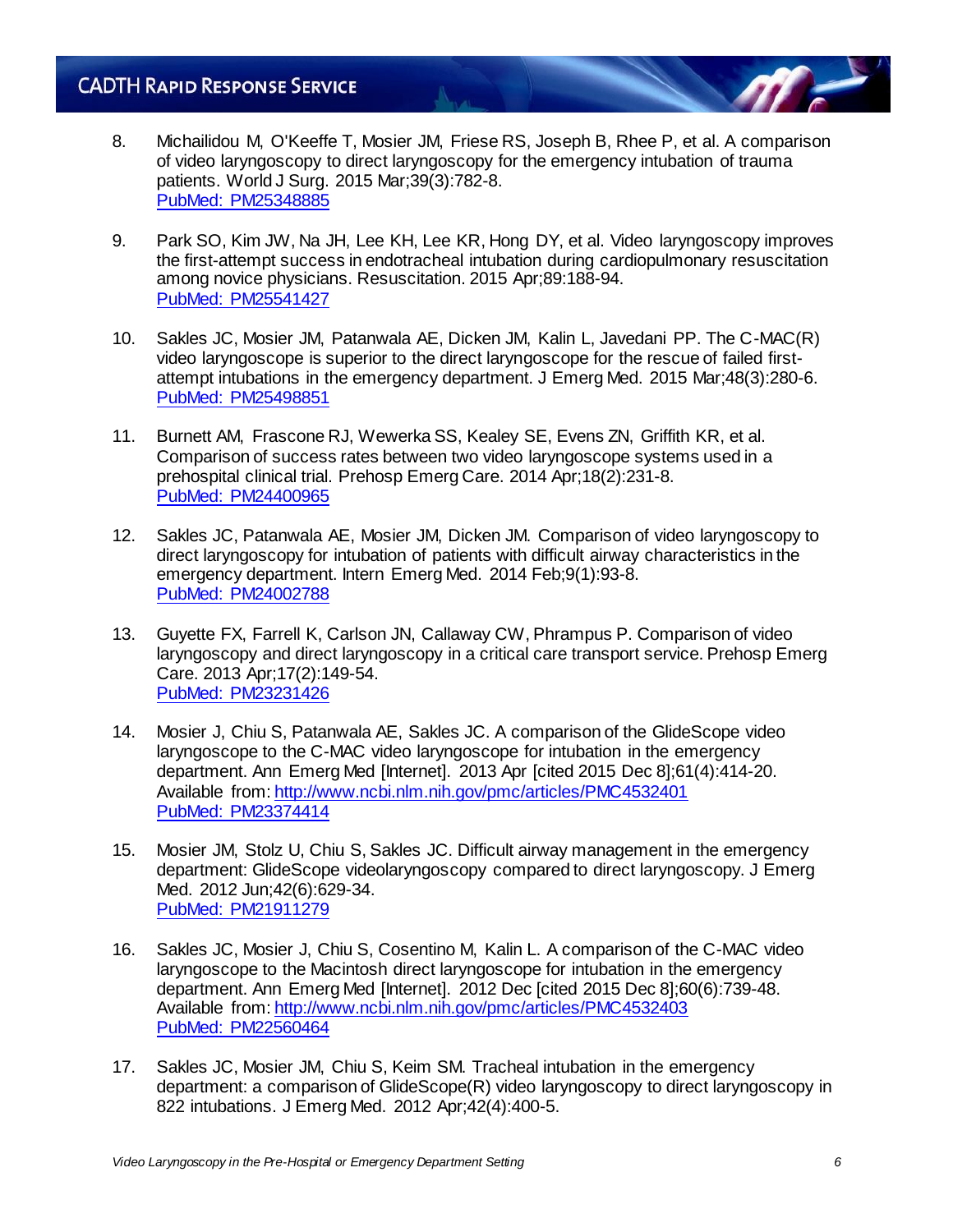

#### [PubMed: PM21689899](http://www.ncbi.nlm.nih.gov/entrez/query.fcgi?cmd=retrieve&db=pubmed&list_uids=21689899&dopt=abstract)

- 18. Brown CA 3rd, Bair AE, Pallin DJ, Laurin EG, Walls RM, National Emergency Airway Registry (NEAR) Investigators. Improved glottic exposure with the Video Macintosh Laryngoscope in adult emergency department tracheal intubations. Ann Emerg Med. 2010 Aug;56(2):83-8. [PubMed: PM20202720](http://www.ncbi.nlm.nih.gov/entrez/query.fcgi?cmd=retrieve&db=pubmed&list_uids=20202720&dopt=abstract)
- 19. Wayne MA, McDonnell M. Comparison of traditional versus video laryngoscopy in out-ofhospital tracheal intubation. Prehosp Emerg Care. 2010 Apr;14(2):278-82. [PubMed: PM20199237](http://www.ncbi.nlm.nih.gov/entrez/query.fcgi?cmd=retrieve&db=pubmed&list_uids=20199237&dopt=abstract)

## **Economic Evaluations**

No literature identified.

## **PREPARED BY:**

Canadian Agency for Drugs and Technologies in Health Tel: 1-866-898-8439 [www.cadth.ca](http://www.cadth.ca/)